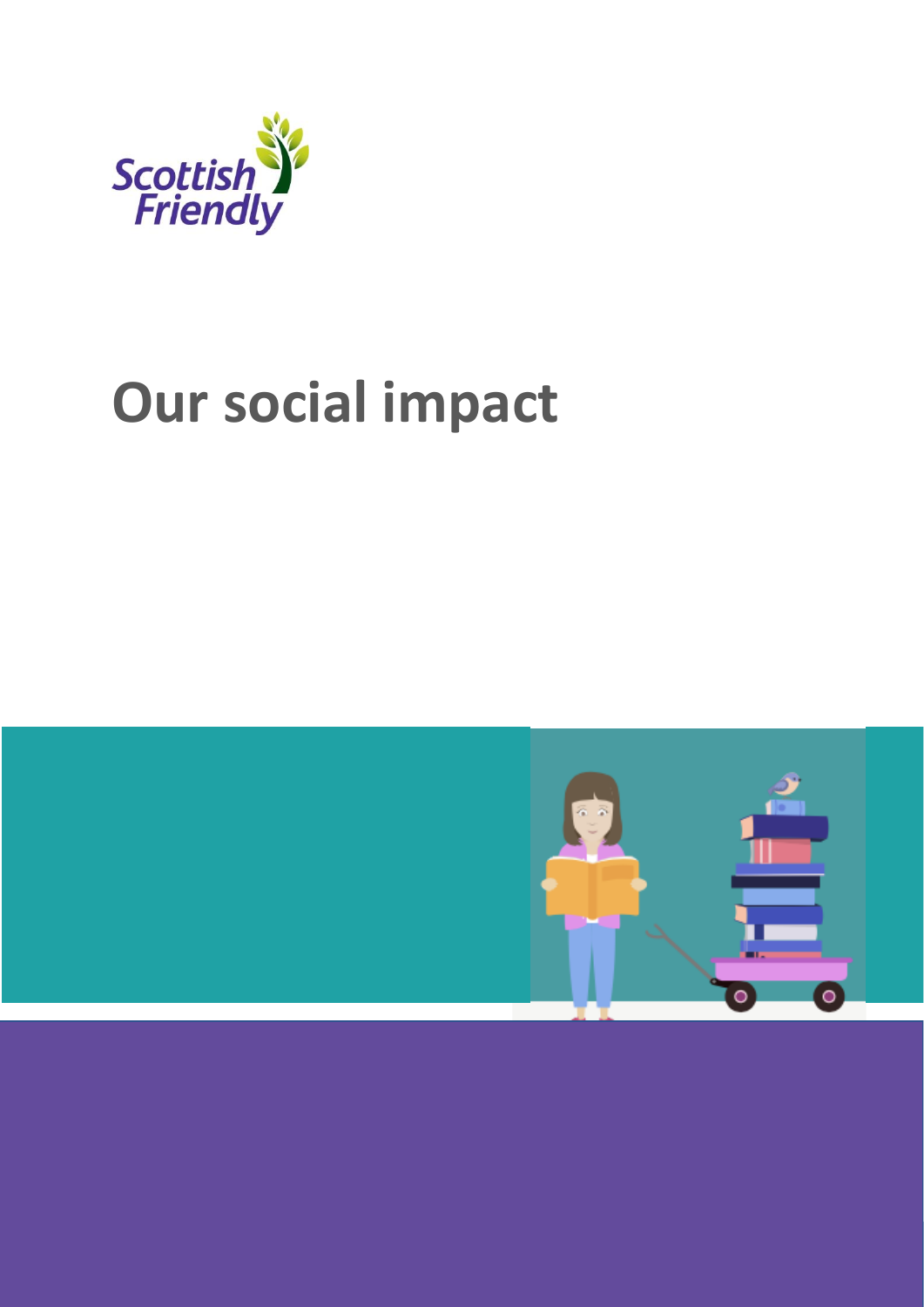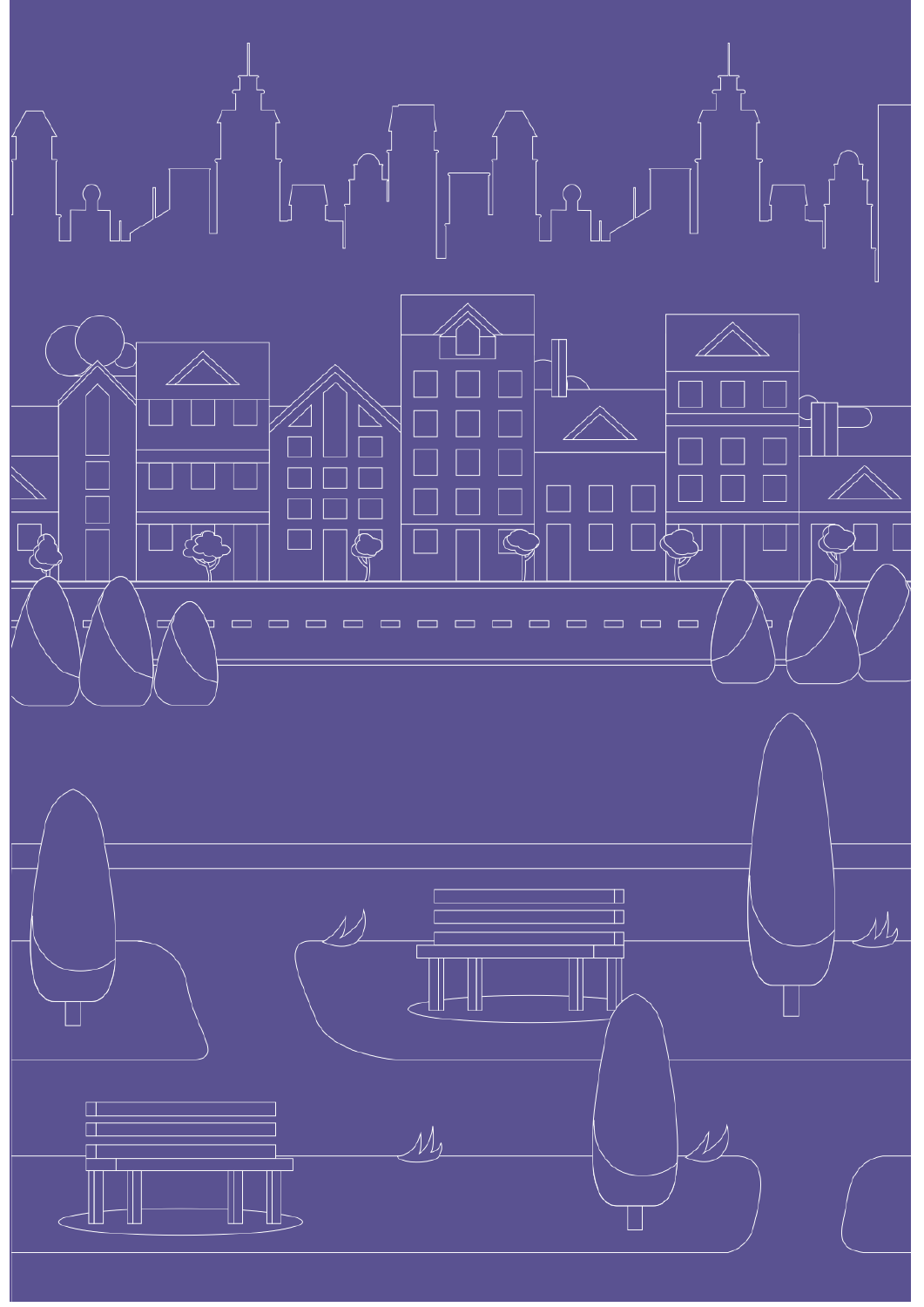## **Our social impact**

*"Since 1862 we've served the interests of our members; we're for everyone, regardless of their experience, providing understandable and accessible products whilst improving financial services through partnerships. We care about our customers, our people, and the wider community."*

# Stephen McGee, CEO

We care about making a difference. Our social impact work is our way of helping to make a positive impact. As a mutual with roots firmly founded in helping people in communities to support themselves, we're proud to continue our tradition of helping people on their savings and investment journey, being a responsible employer and doing work for good in the community.

#### **Purpose of our social impact policy**

Our social impact work is how we help drive meaningful change for wider society. The main way that we make a social impact is through the provision of insurance and savings products, and as a mutual to make being prepared financially for the future accessible to everyone.

We're an important employer within the financial service industry. We speak out for our customers, and we see community involvement as a key purpose. The areas we focus on to make a positive impact are helping young people, families in poverty and those in need later in life.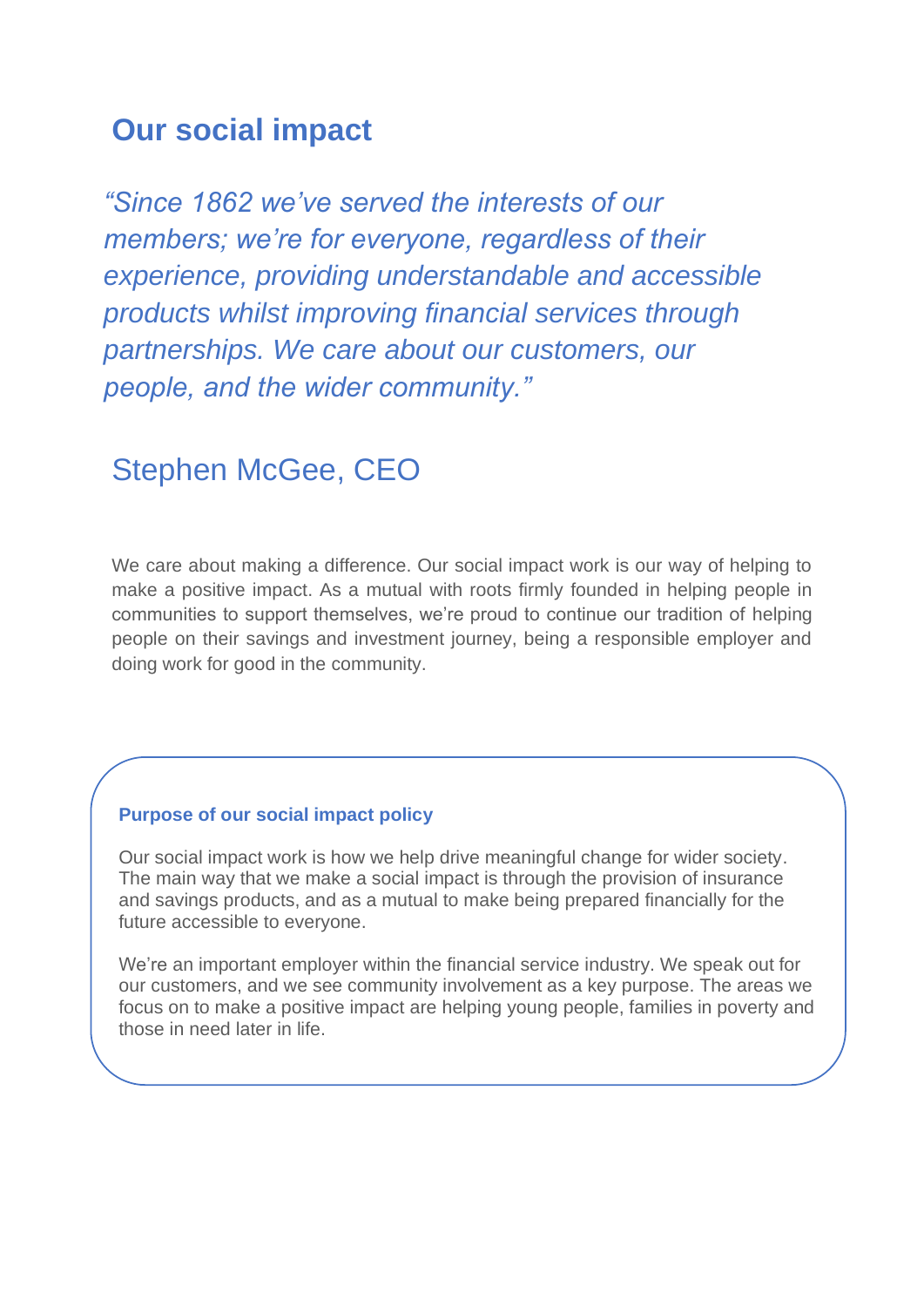# **Our purpose**

As a mutual organisation, Scottish Friendly must have a sustainable membership and our purpose is to serve both our customers and future members on their savings and investment journey. We've been helping families since 1862 and we:



believe insurance is a force for good in society and we are proud to play our part.



offer life and health protection products that help to protect individuals and their families from life's unexpected events.



believe in making investing accessible for everyone and we help individuals from all walks of life to save and invest towards for their future goals.

Some examples of our purpose in action include:





\*The numbers quoted above relate to 2021.

# **A voice for good**

Scottish Friendly uses educational content and reactive commentary in the media to be the voice and champion for our customers.

Through the media we believe we can, and should, use our voice for good. We speak out about the issues that impact our customers and their families' and as a mutual, we believe that this is our responsibility.

Going forward we will do more to help give people by developing more useful guides and information, particularly to help tackle some of the issues around the rising cost of living and continuing to save and invest. We recognise that Scottish Friendly has a responsibility not only to be a powerful voice, but also a helping hand for everyone.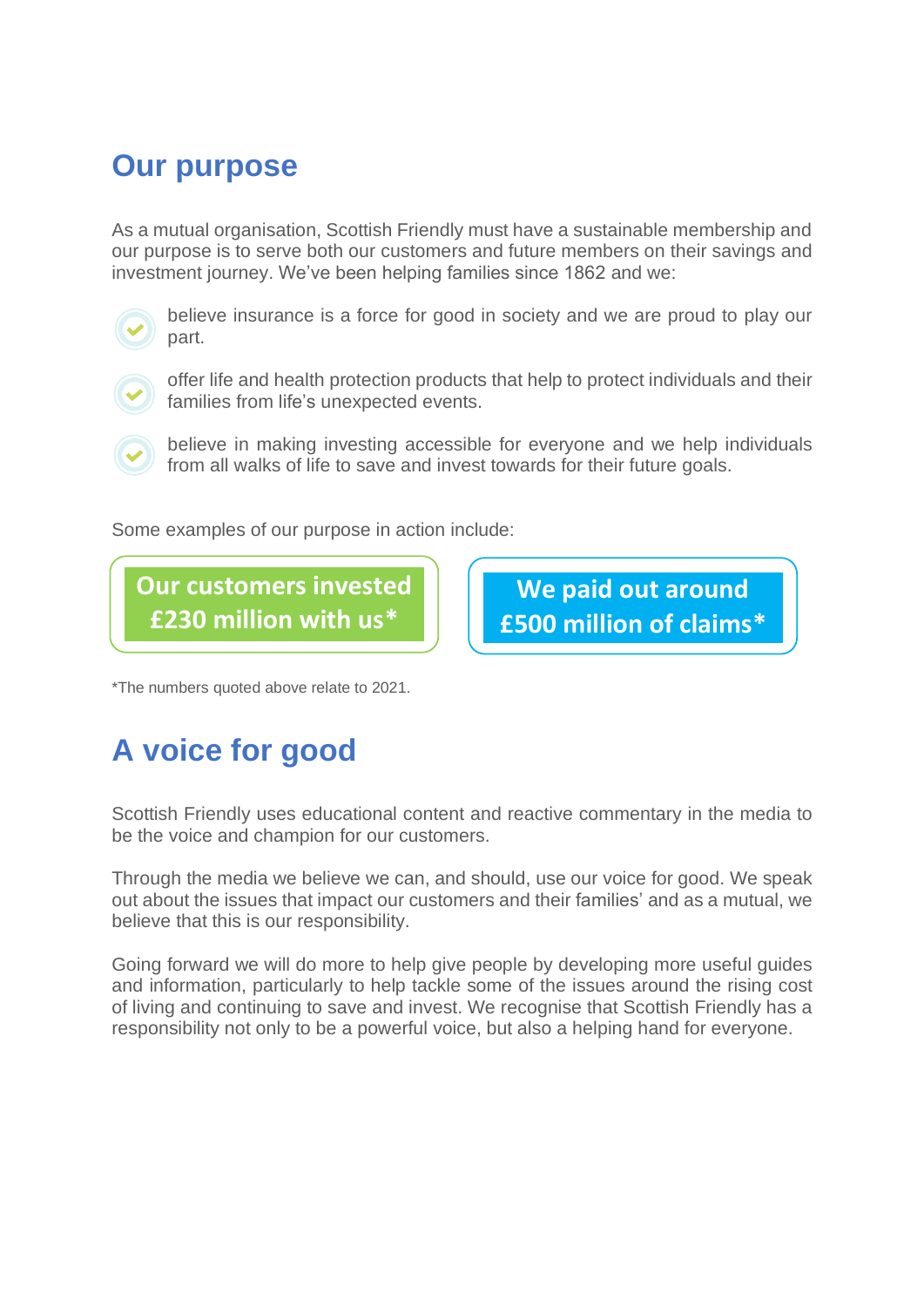#### Scottish Friendly in the press:



# **Being a good employer**

We're a good employer, with colleagues who are proud to work for us and who believe Scottish Friendly is a good place to work. We are also a responsible business:

- An important local employer, we have well over 200 colleagues based in Galbraith House, our Glasgow head office.
- Most of our business areas have interns or apprentices to give people who may not otherwise have had the opportunity to learn and grow.
- We're a responsible tax paying business.
	- We have a code of conduct, company values, an employee recognition scheme, and open lines of communication.
- We care about diversity and inclusion.
- We have a modern slavery policy.
	- We pledge to pay our colleagues fairly, support their well-being and make sure they have the skills and training required to do their job well, whilst giving them the opportunity to grow.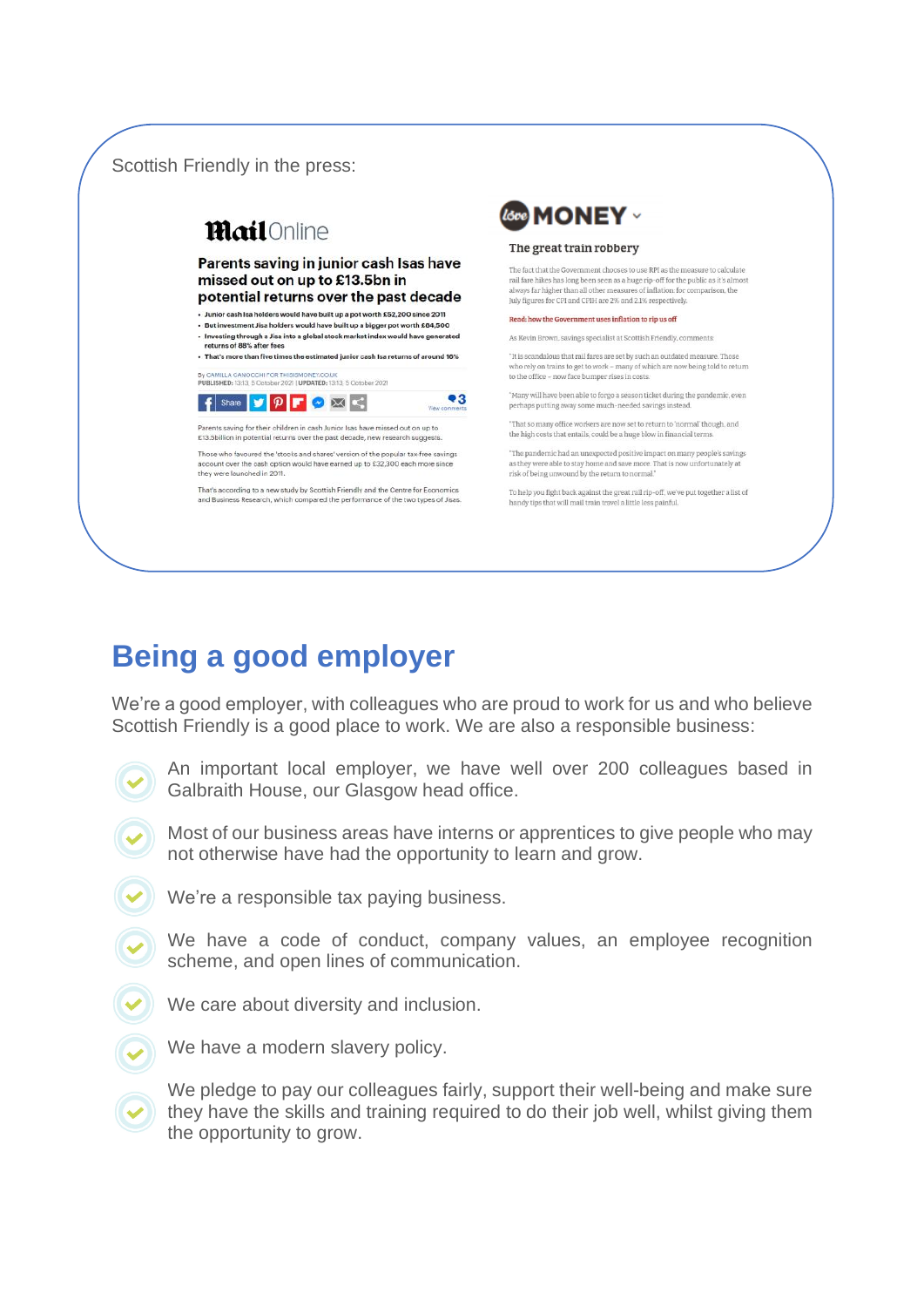#### **How we fulfil our pledge to colleagues**



# **Our community focus**

Our philosophy has been to do one thing and do it well. For 24 years, we have been dedicated to improving children's literacy throughout the UK, including through the Scottish Book Trust. This has been befitting of our values: helping individuals to grow whilst creating binding and close relationship between families.

We also support charities helping those in poverty and hardship, as well as people later in life, through targeted initiatives such as our seasonal campaign for Action for Children.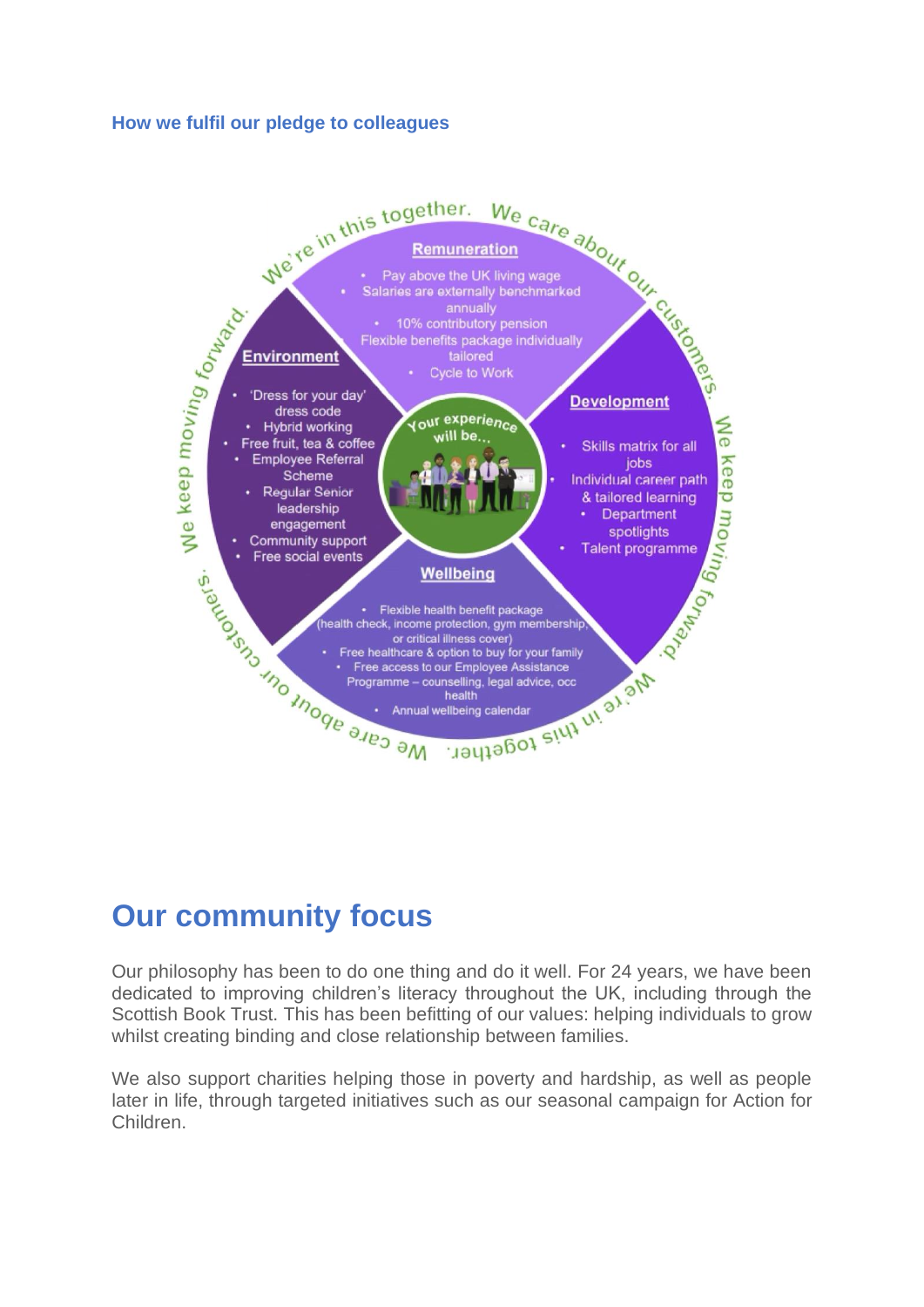

### **We've been working with the Scottish Book Trust to deliver The Scottish Friendly Children's Book Tour for 24 years**

The Scottish Friendly Children's Book Tour brings authors, illustrators, and a variety of other creative practitioners to schools, libraries, and public venues across the UK. Previous tours have featured well know authors Julia Donaldson, Chris Riddell, Joseph Coelho, Pamela Butchart and David Almond.

#### **Why is children's literacy important?**

For 24 years, The Scottish Friendly Children's Book Tour has supported the Scottish Book Trust on their mission to help improve children's literacy. Touring throughout the UK and virtually the programme visits a vast range of communities and remote areas with top authors to help encourage a love for reading, writing and illustration.

Statistics highlight the need for literacy support within deprived areas and the tour especially aims to reach these children. Research has shown that book ownership has a significant impact on life outcomes. The National Literacy Trust, Annual Literacy Survey, which was conducted between January and March 2021 found that based on the responses of 34,435 children and young people:



• Almost 6% of children and young people said they didn't have a book of their own at home – that's 400,000 children and young people in the UK.



• Almost double the proportion of children who receive free school meals said that they didn't have a book of their own at home compared with their peers (9.2% vs. 5.3%).

Together, we seek to help tackle these issues and give children a brighter future by bringing authors direct to children.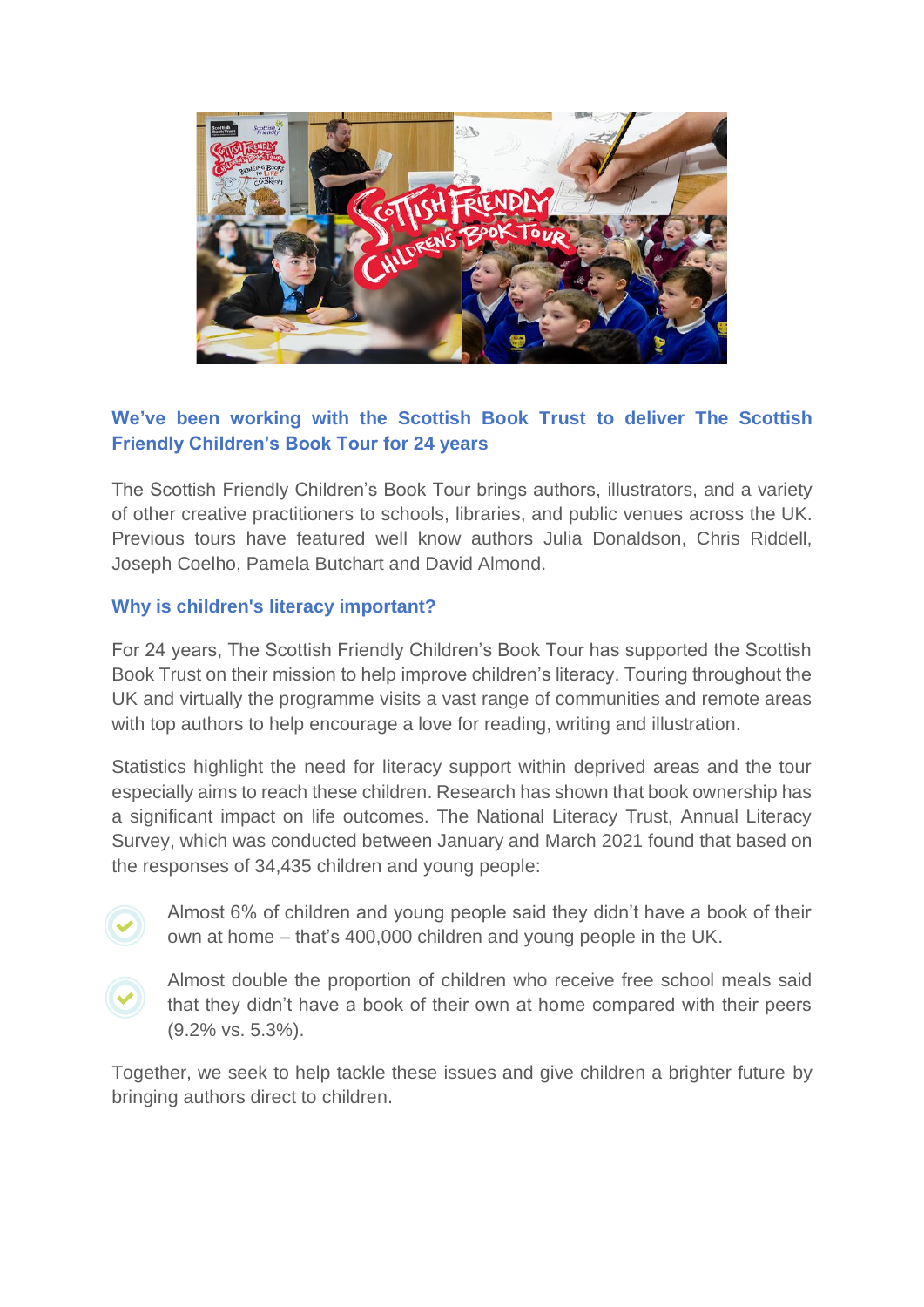# **Our 2021 community action**



#### **Scottish Book Trust - tours and events**

Antarctic Survey, RRS. Discovery Dundee. Streaming live to learn more about their work in

the Antarctic.

During 2021, we were delighted to resume some live events at schools and locations across the UK, whilst continuing to broadcast content online for schools and families across the UK to join in and enjoy the tour. With a variety of events…

## **January - March – connected series**

Our connected series, aimed to bring the world to children during lockdown through a series of virtual events exploring the 7 continents and Outer Space!



with and broadcast from

Dynamic Earth

continents across the world, with 4,500 pupils taking part in events with authors live from Australia, Peru, Spain, Texas, Japan, and Africa. There was even an event from Antarctica!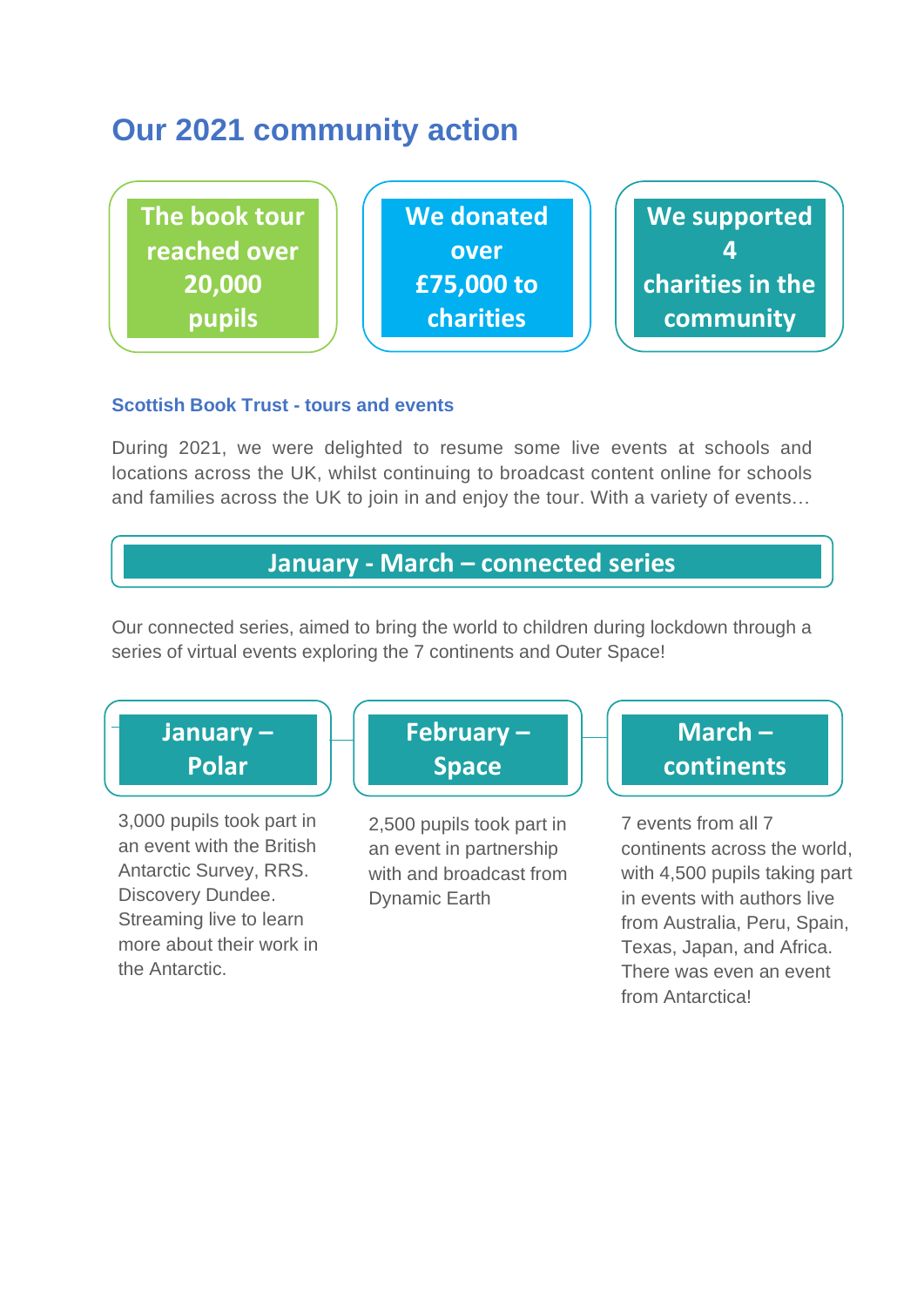## **May – Mental Health Awareness week tour**

- 2,000 pupils, 10 events, including our first ever with Edinburgh Children's Hospital.
- Partnerships with Mental Health Foundation & Edinburgh Children's Hospital.

## **June – Pride Month (LGBTQ+)**

• 1,000 pupils took part in this virtual tour, with 10 events in association with Pride UK.

# **July – Knight, night with Historic Environment Scotland**

- 2 virtual events, premiered on HES YouTube, website and social pages.
- Currently been viewed 8,000 times on HES Facebook.

## **July – August – summer competition**

• Our competition video was viewed 5,000 times on social and reached 13,000 families via our newsletters.

## **September – Environment tour**

• 3,750 pupils took part in a virtual event.

•

- 50 pupils for first in-person event since February 2020!
- First ever book tour family event at Edinburgh Zoo. Event and video featured on their learning pages.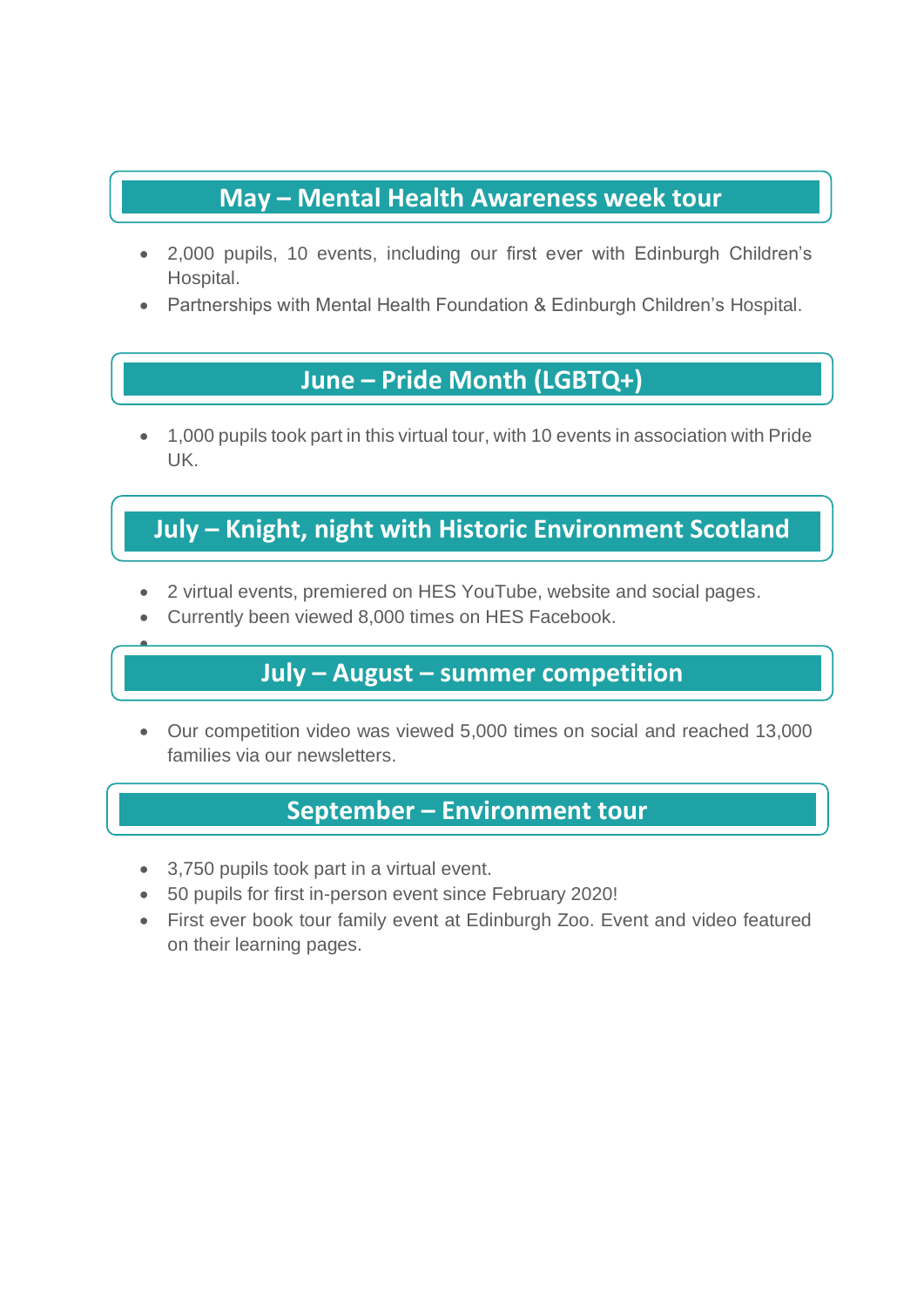## **October – Black History Month tour**

- 600 pupils for virtual events (secondary schools)
- 220 pupils for first weeklong in-person tour since February 2020
- Partnerships with Kelvingrove Museum, Liverpool International Slavery Museum and Edinburgh Caribbean Association.

## **November – Book Week Scotland**

• Highlighting popular videos and promoting our On Demand Library: [Scottish](https://www.scottishbooktrust.com/writing-and-authors/scottish-friendly-childrens-book-tour/on-demand)  [Friendly Children's Book Tour: On Demand -](https://www.scottishbooktrust.com/writing-and-authors/scottish-friendly-childrens-book-tour/on-demand) Scottish Book Trust

## **December – Edinburgh Children's Hospital**

• Second partnership event with Edinburgh Children's Hospital, a Christmas story was read via a recording and played on Christmas Eve.

# **Other initiatives**

Whilst the Scottish Friendly Children's Book Tour is our key focus, we have also helped to support other charities doing important work in the community.

#### **Alzheimer Scotland**

Our colleagues raised over £2,000 by taking part in the Memory Walk. Everyone taking part ventured outdoors to walk, cycle or run. Colleagues, their family and friends all joined in, all took part in support of this important charity with many remembering loved ones along the way. We also donned our Christmas Pyjama's at work for a day – whether that be at home or in the office, raising another £200!

#### **Trussell Trust**

Scottish Friendly has helped the Trussell Trust, a charity which supports a nationwide network of food banks to provide emergency food and support to people locked in poverty. There was no secret Santa at Scottish Friendly at Christmas. Instead, some colleagues answered the appeal to donate to a food bank to help our local community.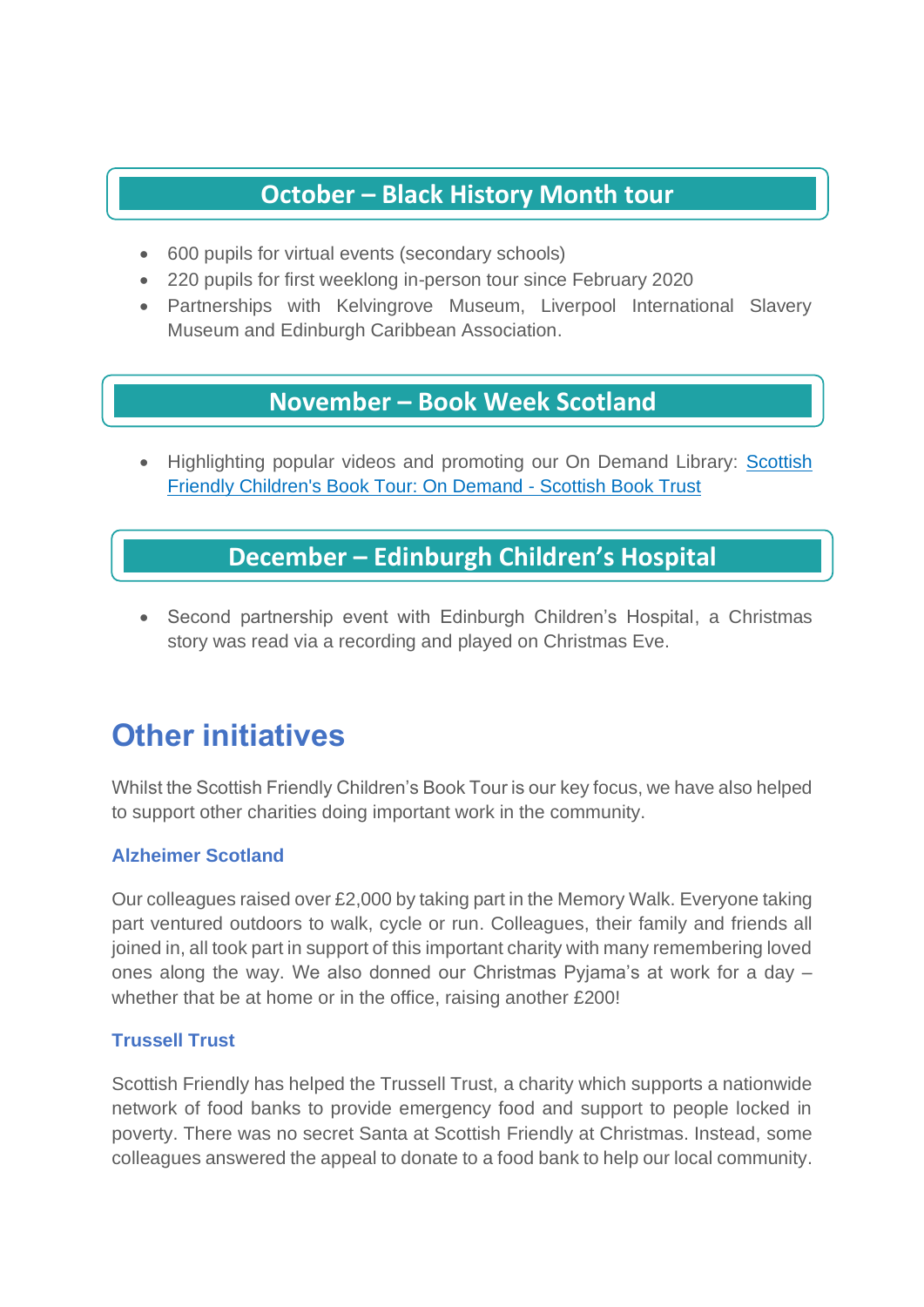#### **Action for Children**

Scottish Friendly supported Action for Children during the festive season, a charity that has helped over 600,000 children, young people, and families in 2020/2021, by responding to local needs in England, Wales, Scotland, and Northern Ireland.

In 2020, we supported the Mental Health Foundation and this year we wanted to do something special to support young people and families across the UK. We partnered with Action for Children to raise money via our website. For every ISA and Junior ISA product sold, we donated £10 to this amazing charity raising over £24,000 bringing support to families who need it most.

# **Continuing to make a positive impact**

In 2022, we will continue to make an impact in our local and wider community. We'll provide an update on our progress against this policy on our website annually. Our progress will also be overseen by our Board and communicated with our delegates. We're proud to continue our tradition of community involvement and are committed to helping young people and those most in need.